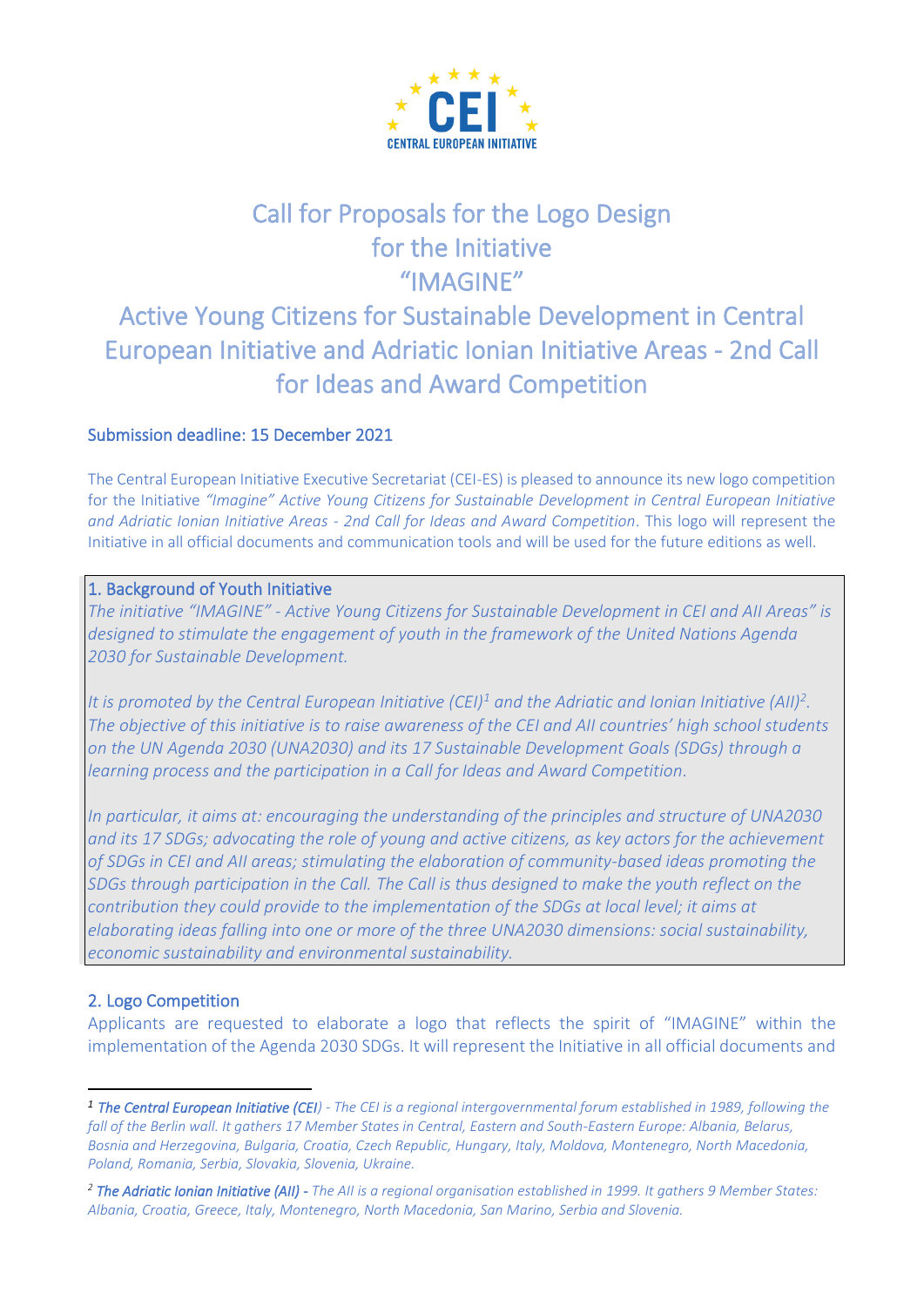

communication tools in the next editions of the Call. It will have to be simple, modern, vibrant and innovative. The logo does not necessarily have to include the letters of the "CEI" or of the "AII" (or the letters can be placed next to the logo); it shall be easily recognisable and, as such, should stand out and be different from other logos<sup>3</sup>. All variants of colours can be included in the design. A black & white version should also be developed.

### 3. Who can participate?

The Competition is open only to public and private high schools (secondary education institutions) based and registered in CEI and AII Member States (students from 14 to 19 years of age).

### 4. Specific Submission Guidelines and limitations

- The limit on attachment sizes for our electronic system is 5Mb.
- No more than 3 Entries, and each related black & white version, may be submitted by any one applicant.

## 5. Main Design Requirements

The logo will appear on the Organisations' website, social media, promotional materials, and other media as deemed appropriate by the CEI and the AII. It should, therefore, be adaptable to multiple uses (online, in print). Flexibility is a key requirement, including the need to resize easily and to look good in black & white as well as in colour. The final version (to be submitted by the winner of the competition) of the logo will need to be suitable for high-quality printing and re-sizing and shall have to meet the following requirements:

- The entries must be submitted as a JPG (or similar) and if possible but not mandatory also as a scalable vector graphic in EPS format
- JPGs must be at least 300 dpi in density and 1200x1200 dpi so that entries can be posted on the website without the need for conversion.
- The logo should not be too vertical or horizontal in orientation.
- Logo submissions may not contain copyrighted or proprietary images. This means no clip art files or stock images. You must create these elements from scratch if they are used.
- The logo should not lose impact or legibility when substantially reduced.
- A written description of the idea behind the design is required.

## 6. Compensation

The winning institution will be awarded with a total amount of 1,000 EUR.

<sup>3</sup> Copyright/intellectual property - *The CEI will register the winning logo as a Trademark. Because of this, Applicants should take care to ensure that their logo proposals are not in any way similar to existing logos or other copyrighted images. A logo that cannot be registered as a Trademark, no matter how well crafted, cannot win the Contest.* 

*All entry materials become the exclusive property of the Organisation and will not be returned. Any and all intellectual property rights in and ownership of the winning submission will be deemed transferred, without any compensation than the award granted or consideration, to the CEI at the time of submission. The Organisation's website will announce the winner on a page devoted to the logo and the competition.* 

*The CEI shall have the right to adapt, edit, modify, or otherwise use the winning submission in part or in its entirety in whatever manner it deems appropriate.*